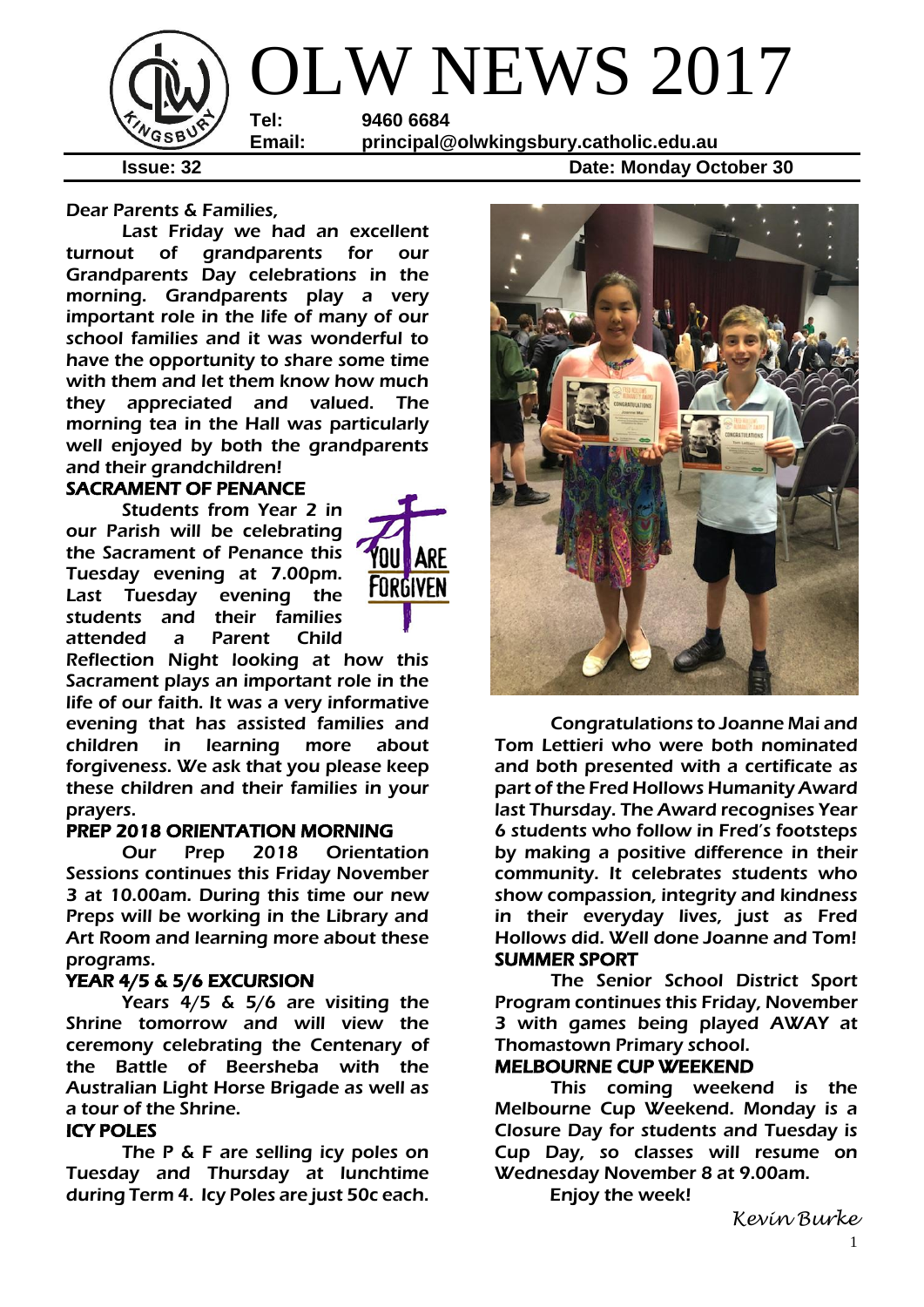# SCHOOL CALENDAR

# OLW TERM 4 2017

# **OCTOBER**

|                  | MON 30 SWIMMING YEARS PREP - 2<br>TUE 31 YEAR 4/5 & 5/6 EXCURSION<br><b>TO THE SHRINE</b><br><b>THE SACRAMENT OF</b><br><b>RECONCILIATION - 7.00PM</b> |
|------------------|--------------------------------------------------------------------------------------------------------------------------------------------------------|
|                  | <b>NOVEMBER</b>                                                                                                                                        |
|                  | FRI 3 PREP 2018 ART/STORY TIME                                                                                                                         |
|                  | <b>MON 6 SCHOOL CLOSURE DAY</b>                                                                                                                        |
| <b>TUE 7</b>     | <b>MELBOURNE CUP HOLIDAY</b>                                                                                                                           |
|                  | WED 8 PREP 2018 ORIENTATION                                                                                                                            |
|                  | <b>SESSION</b>                                                                                                                                         |
|                  | FRI 10 SUMMER SPORT                                                                                                                                    |
|                  | <b>MON 13 SWIMMING YEARS P-2</b>                                                                                                                       |
|                  | <b>WED 15 ED BOARD MEETING</b>                                                                                                                         |
|                  | FRI 17 PREP 2018 ART/STORY TIME                                                                                                                        |
|                  | <b>PRINCIPALS NETWORK</b>                                                                                                                              |
|                  | <b>MEETING</b>                                                                                                                                         |
|                  | <b>SUMMER SPORT</b><br><b>MON 20 SWIMMING YEARS P-2</b>                                                                                                |
|                  |                                                                                                                                                        |
|                  | WED 22 PREP 2018 ORIENTATION<br><b>SESSION</b>                                                                                                         |
| <b>FRI 24</b>    | <b>SUMMER SPORT</b>                                                                                                                                    |
|                  | <b>WORKING BEE</b>                                                                                                                                     |
|                  | <b>THUR 30 WELLBEING NETWORK</b>                                                                                                                       |
|                  | <b>MEETING</b>                                                                                                                                         |
|                  | <b>DECEMBER</b>                                                                                                                                        |
|                  |                                                                                                                                                        |
| FRI 1            | PREP 2018 ART/STORY TIME                                                                                                                               |
|                  | <b>PRINCIPALS NETWORK</b>                                                                                                                              |
|                  | <b>MEETING</b>                                                                                                                                         |
|                  | <b>SUMMER SPORT</b>                                                                                                                                    |
| TUE <sub>5</sub> | <b>SWIMMING YEARS P-2</b>                                                                                                                              |
| FRI 8            | <b>SUMMER SPORT</b>                                                                                                                                    |
|                  | TUE 12 PREP 2018 ORIENTATION                                                                                                                           |
|                  | THUR 14 SCHOOL / PARISH CAROLS                                                                                                                         |
|                  | <b>NIGHT</b>                                                                                                                                           |
| <b>FRI 15</b>    | <b>PARENT HELPER</b>                                                                                                                                   |
|                  | <b>AFTERNOON TEA</b>                                                                                                                                   |
|                  | <b>MON 18 GRADUATION MASS</b>                                                                                                                          |
|                  | <b>WED 20 LAST DAY FOR STUDENTS</b>                                                                                                                    |
|                  | <b>MASS @ 10.00AM</b>                                                                                                                                  |
|                  | DISMISSAL @ 3.30PM                                                                                                                                     |

# BEFORE & AFTER SCHOOL CARE INFORMATION

BEFORE & AFTER SCHOOL CARE WILL BE OPERATING ON MONDAY NOVEMBER 6 FROM 7.00AM UNTIL 6.00PM FOR FAMILIES WHO WISH TO USE THIS SERVICE AS MONDAY IS A SCHOOL CLOSURE DAY FOR OLW STUDENTS.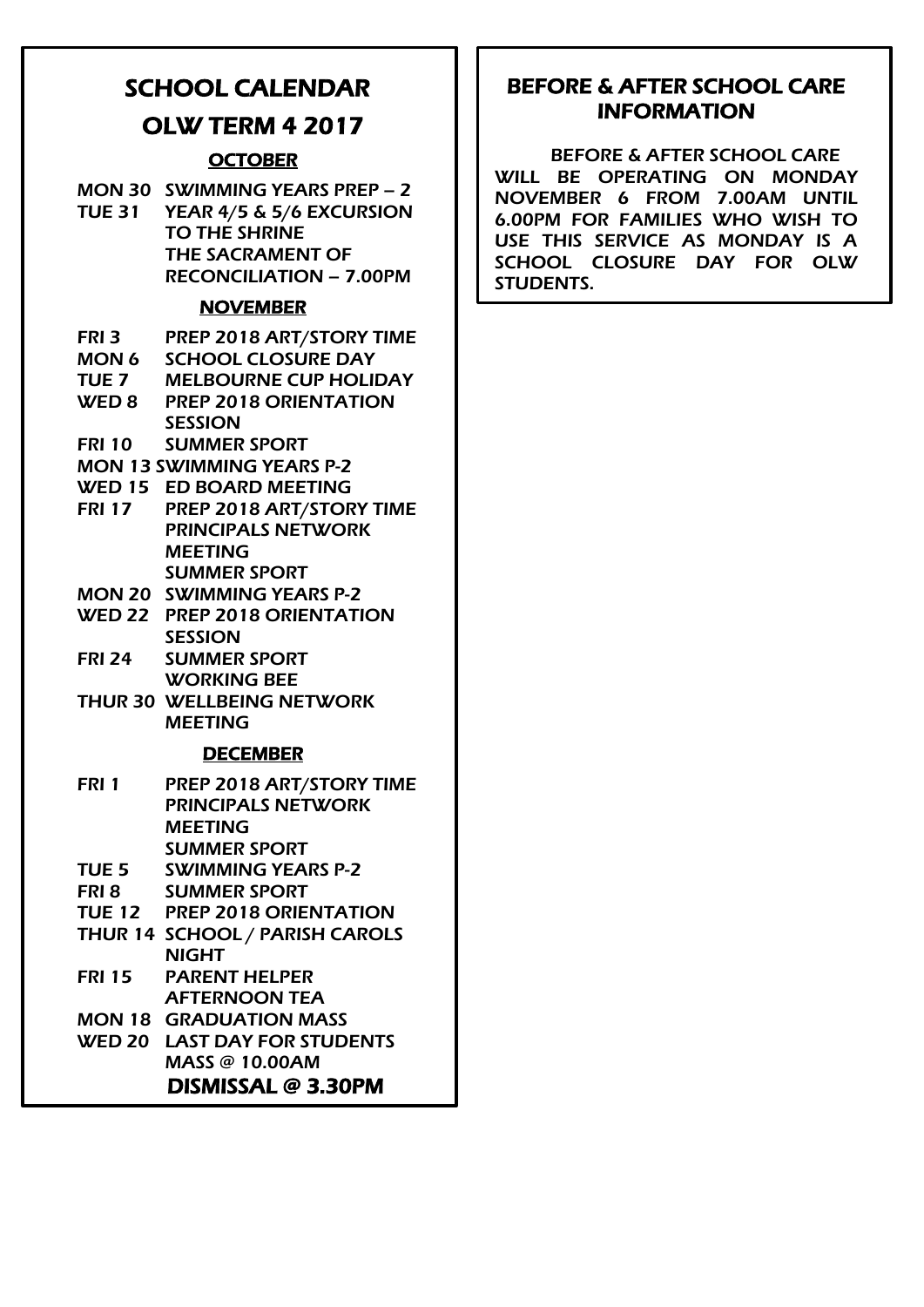# *Parish of Our Lady of the Way Kingsbury*

*Presbytery: 13 Green Ave, Kingsbury, 3083*



*Parish Priest: Fr Terry Bergin Tel: 9462 1221 School Tel: 9460 6684 Email: terrybergin1@bigpond.com* **Parish Website:** OLW Kingsbury Mass Timetable Saturday – Vigil Mass: Sunday: Weekdays: Sacrament of Reconciliation: Rosary Monday to Saturday: Divine Mercy Chaplet Exposition of the Blessed Sacrament: 6.00PM 8.00AM and 10.00AM 10.00AM Saturday from 5.15 to 5.45PM 9.30AM After Mass Daily Friday from 9.00 to 9.30AM *Baptisms and Marriages by appointment: Please ring 9462 1221*

*Entrance Antiphon:* Let the hearts that seek the Lord rejoice; turn to the Lord and his strength; constantly seek his face.

*Communion Antiphon:* We will ring out our joy at your saving help and exult in the name of our God.

### *Readers for Sunday Mass*

| $29th$ Oct | 6pm E Nguyen | 8am C Nguyen  | 10am J McColl |
|------------|--------------|---------------|---------------|
| $5th$ Nov  | 6pm L Lipson | 8am P Hearity | 10am M Jones  |

### *Extraordinary Ministers of Holy Communion*

| $29th$ Oct          | 6pm E Gleeson | 10am N George Swamy |
|---------------------|---------------|---------------------|
| 5 <sup>th</sup> Nov | 6pm K Zanini  | 10am B Hayes        |

### *OLW Church Cleaning Roster*

 $4<sup>th</sup>$  Nov J McGoon T McGree J O'Mahony 18th Nov Professional Cleaners

### *OLW Sacristy Linen Laundering Roster*

| $29th$ Oct<br>5 <sup>th</sup> Nov | Joan Fothergill<br><b>Elspeth Garbellotto</b> |                       |
|-----------------------------------|-----------------------------------------------|-----------------------|
| $25th$ Oct                        | Church Account<br>Presbytery Account          | \$1037.00<br>\$749.00 |
| $2.9$ gth $\Omega_{\alpha}$ t     | 6pm Mass: Today we remember Fred Brown and    |                       |

*28th Oct* 6pm Mass: Today we remember Fred Brown and Mark Georgesz.

*29th Oct* 10am Mass: Today we remember Carmel Giuliani.

*Christmas cards:* It is time to order the Christmas cards. If you would like to buy cards, please let Fr Terry or Dorothy know as soon as possible as time is creeping up on us.

All Saints Day Nov 1<sup>st</sup>. Next Wednesday is All Saints Day. There will be 2 masses – 10am with the school children and 7pm for those coming in the evening. It is a day we should try to come to mass.